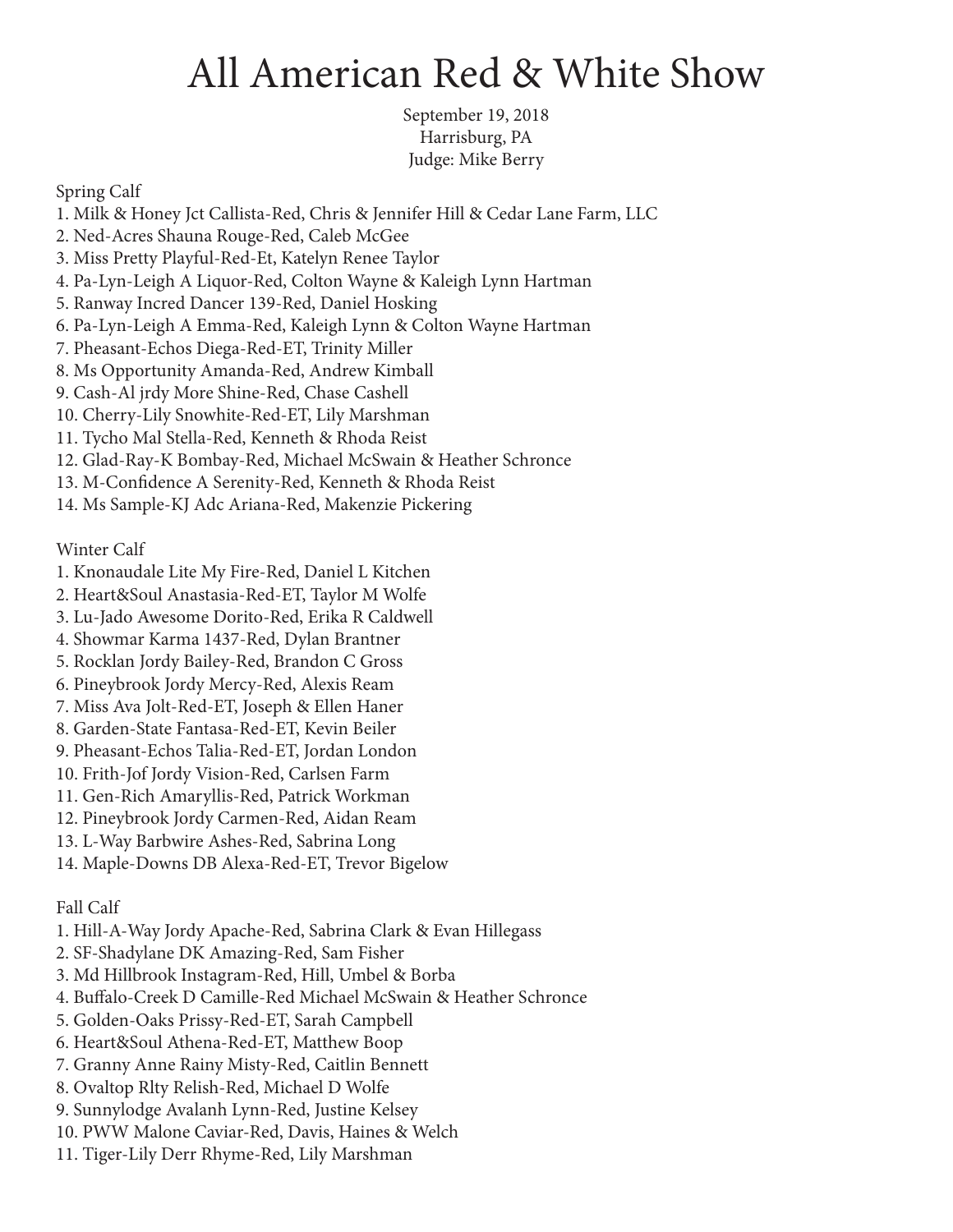- 12. Ovaltop Rlty Fay-Red-ET, Justin Monte Wolfe
- 13. Mish-Ro Awesome Cohort-Red, Rose Morian

## Summer Yearling

- 1. McWilliams Land Sadie-Red, Sam R McWilliams
- 2. Entourage-LC CP Frolic-Red, Mike & Vanessa Uber
- 3. We-Three Hyp Adriatico-Red, Izzy Bohrer
- 4. St Jacob Lady Stark-Red-ET, Kayla Umbel
- 5. Tiger-Lily Magic Mazie-Red, Karly Marshman & Lily Marshman
- 6. Cherry-Lor Dbk Robin-Red-ET, Cael Hembury
- 7. Pheasant-Echos Teler-Red-ET, James & Janelle Hoffman & Curtis Bickle
- 8. Heart&Soul Angel-Red-ET, Matthew Boop & Katelyn Taylor
- 9. Bella-Ridge DB Maiden-Red, Trinity Miller
- 10. Milksource Armn Tazu-Red-ET, Treven Andrews
- 11. Lick-Spring Awesome Hot-Red, Ryan Lawton
- 12. NDF Diamondback Daiquiri-Red, Maria Jo Noble

Spring Yearling

- 1. Greenlea Ad Aruba-Red-ET, Hill, Keilholtz & Emerson
- 2. McWilliams Dannon-Red, Michael McSwain, Heather Schronce & Ryan Zimmerman
- 3. Pheasant-Echos Tenny-Red-ET, Natalie Youse
- 4. Klinedell Bbwr Atlas-Red-ET, Jason Kline

Winter Yearling

- 1. Dayspring Dimond Jingle-Red, Caleb McGee
- 2. Ms RV QM GV Dbak Nan-red-ET, Izzy Bohrer
- 3. Fair-Meadow DE Champane-Red, Loren K Putman
- 4. Ovaltop BW Ragina-Red-ET, Michael D Wolfe
- 5. OCD Armani Lainey-Red-ET, Sara Kennedy

Fall Yearling

- 1. Entourge-LC Felicia-Red, Kadyn Gibson, Ken Homolya & Lukus Schmidt
- 2. Ar-Line Awesome Wendy-Red, Chris & Jennifer Hill & Tim & Sharyn Abbott
- 3. A-Mi-Da-Sa DPRN Allison-Red, Octavia Bushey
- 4. Ovaltop Ladd-P Ranait-Red, Michael D Wolfe

Junior Champion- Knonaudale Lite My Fire-Red, Daniel Kitchen Reserve Junior Champion- Entourge-LC Felicia-Red, Kadyn Gibson, Ken Homolya & Lukus Schmidt

Best Bred & Owned Junior Female- Hill-A-Way Jordy Apache-Red, Sabrina Clark & Even Hillegass

Junior Best Three Females 1. Heart & Soul 2. Ovaltop Holsteins

Milking Yearling 1. Luck-E Diamondback Akiko-Red, Sara Haag 2. Guided-Path Dback Rose-Red, Anna Post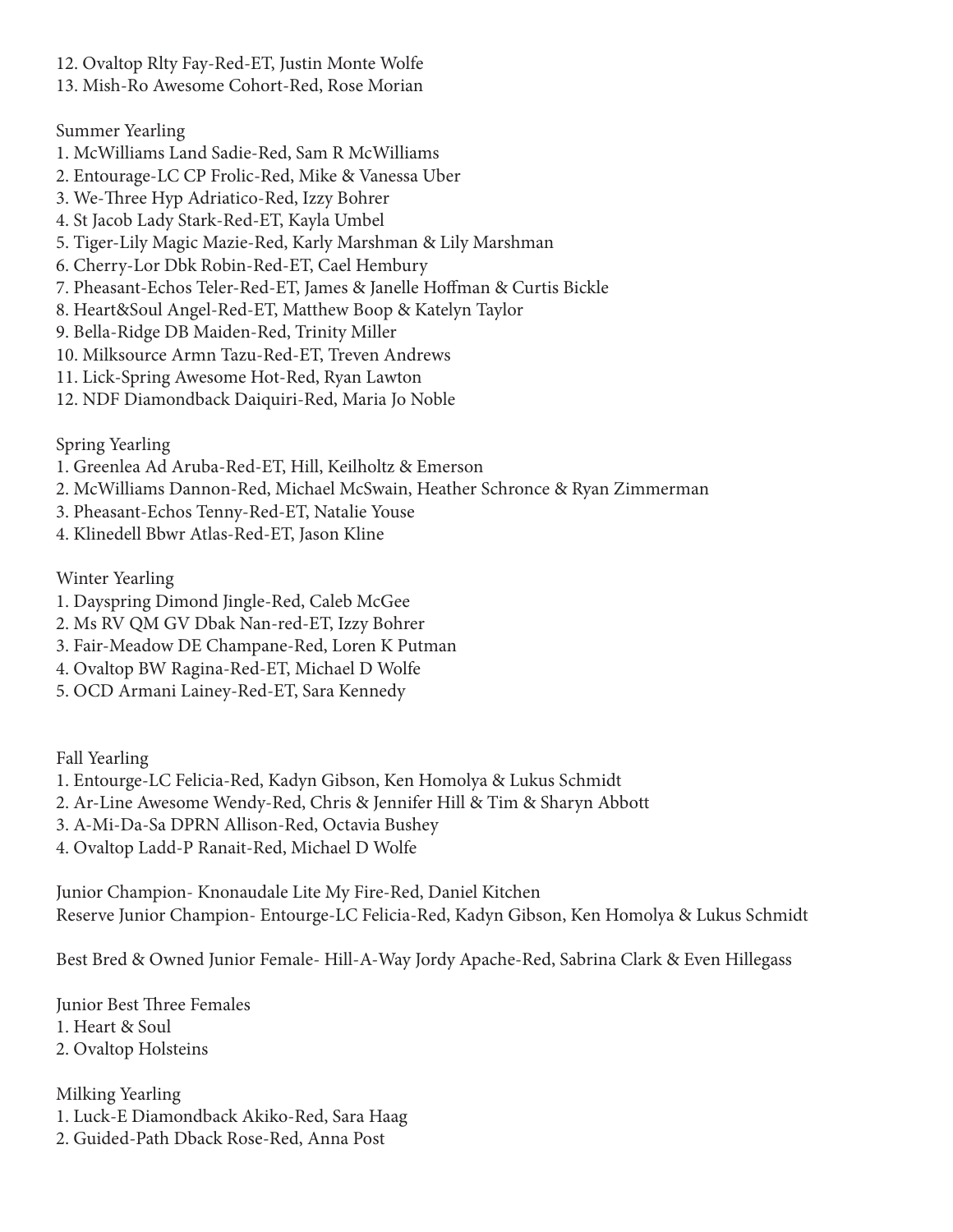Junior Two Year Old

- 1. Savage-Leigh Classy-Red-ET, Connor Savage
- 2. Cherry-Lor Awe Rippy-Red-ET, Cael Hembury
- 3. Fantasy Found Luxury-Red, Daniel Hosking
- 4. Pineybrook C9 Crimson-Red, Aidan Ream
- 5. Stonehurst Defi Abigail-Red, Marisa Reitnouer
- 6. Reeds-Creek Bwire Jayla-Red, Dawson Hostetter
- 7. Dubeco Ladd-P Chaos-Red, Jacob Copenhaver
- 8. Co-Vista De Prince Deb-Red, Tristen Wilcox

Senior Two Year Old

- 1. Londondale Apjack Sally-Red, London L Alese
- 2. Roll-N-View Morwine-Red, Chase Cashell & Alexis Ream
- 3. Oakland-View Defnt 6632-Red-ET, Patrick Youse
- 4. Linehan Prin Fahrenheit-Red, Matt Linehan
- 5. Oakfield Def Selena-Red, Matt Linehan & Tim Borgwardt
- 6. Klinedell Awesom Rae-Red-ET, Jesse Kline

Junior Three Year Old

- 1. Tiger Lea Mal Rindly-Red, Lily Marshman
- 2. Ovaltop Barbwire Spark-Red, Ashlyn C Wolfe
- 3.Ovaltop Defiant Rosebud-Red, Douglas H Wolfe
- 4. Stranshome All I Do-Red-ET, Tristen Wilcox
- 5. Sandy-Hollow Add Rose-Red, Andrew J Wanner

Senior Three Year Old

- 1. Budjon-Vail HZ Lacey-Red-ET, Alison Galton
- 2. Roll-N-View RB Joni-Red-ET, Alison Galton
- 3. Cherry-Lor Abs Lilly-Red, Matthew Boop & Cael Hembury
- 4. Ms Action Rondella-Red-ET, Sam McWilliams
- 5. Sample-KJ DPR Gracie-Red, Kolby Sample
- 6. Suzies Ladd Serafina-Red, Kirt Menzi Jr
- 7. Ovaltop Bwire Roselan-Red-ET, Michael D Wolfe

Intermediate Champion- Budjon-Vail HZ Lacey-Red-ET, Alison Galton Reserve Intermediate Champion- Savage-Leigh Classy-Red-ET, Connor Savage

Four Year Old

- 1. Cherry-Lor Ladd Ripple-Red, Matthew Boop & Cael Hembury
- 2. OCD Absolute Tipper-Red-ET, Bryce Warriner
- 3. Lantland Destry Eagle-Red, Kirt Menzi Jr
- 4. Dryhouse-M PRMS Dori-Red-ET, Michael P Yoder
- 5. Manor Meadows AB Dahlia-Red, Ethan Foor

Five Year Old

- 1. Ovaltop Piclo Sherry-Red-ET, Douglas H Wolfe
- 2. L-Way Solut Persistence-Red, Sabrina Long
- 3. Kevetta Redburst Taboo-Red, Mark Thomas Hazelton